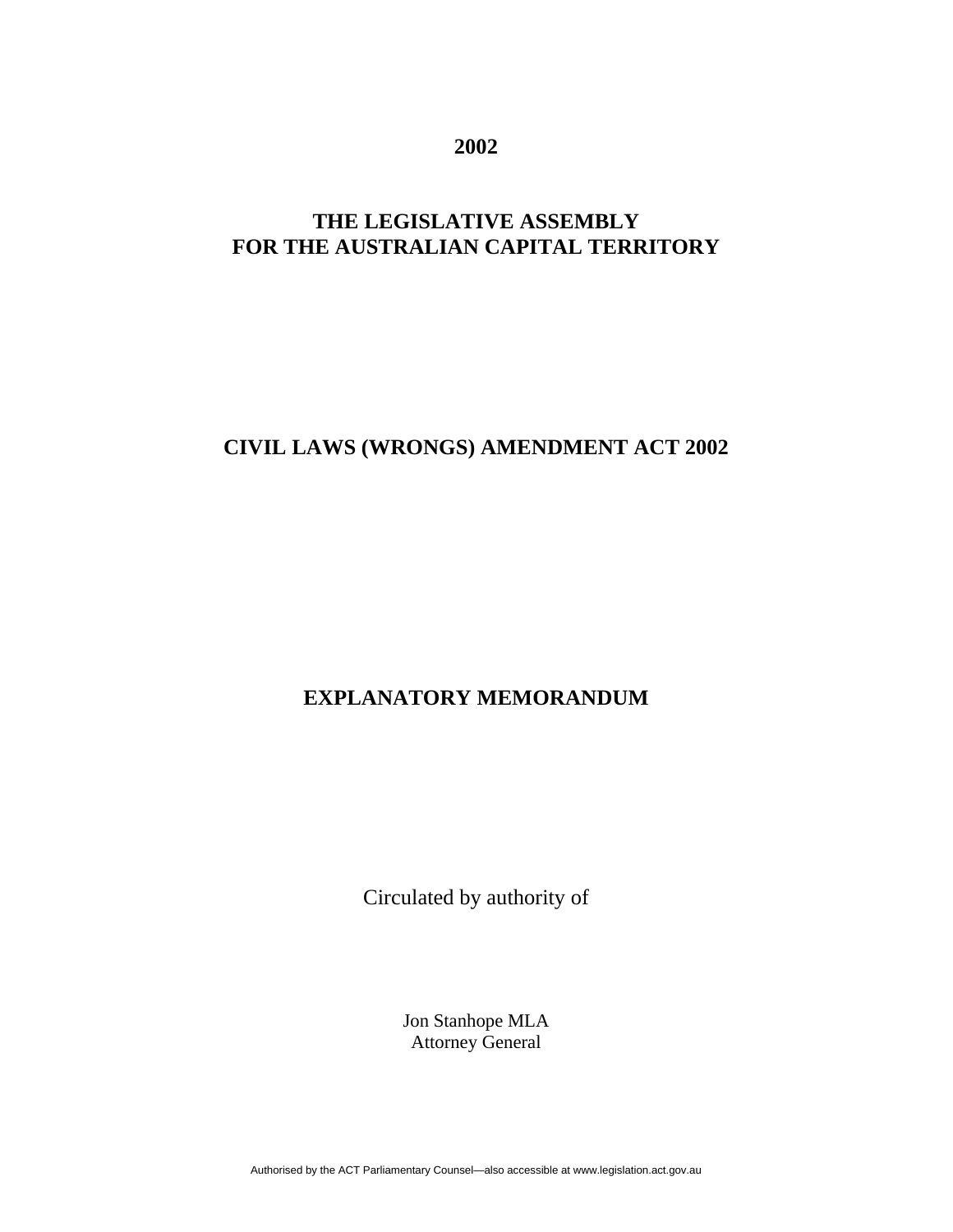## **AUSTRALIAN CAPITAL TERRITORY**

# **CIVIL LAWS (WRONGS) AMENDMENT ACT 2002**

## **EXPLANATORY MEMORANDUM**

### **Overview**

The *Civil Laws (Wrongs) Amendment Act 2002* amends the *Civil Laws (Wrongs) Act 2002* and the *Road Transport (General) Act 1999*.

The purpose of the amendment Bill is to provide, in relation to Compulsory Third Party (CTP) insurance, a temporary solution to the reaction by the world reinsurance market to the events of 11 September 2001.

Following 11 September 2001, the world's reinsurers arrived at the decision not to provide reinsurance cover with respect to acts of terrorism effective from 1 January 2002.

The amendments contained in the Bill are of a temporary nature. They are intended to last for a period of two years and will expire on 31 December 2004.

With two exceptions, the Bill proposes that there will be no right of action for death or injury arising out of the use of a motor vehicle if the death or injury is caused by an act of terrorism committed before 1 October 2004.

The two exceptions are:

- 1. someone who commits or promotes the act of terrorism will remain liable to civil action; and
- 2. workers' compensation entitlements under the *Workers Compensation Act 1951*, and under corresponding Commonwealth, State and Territory laws, will not be affected.

#### **Detail**

### *Part 1 – Preliminary*

#### **Clause 1 – Name of Act**

This clause names the amendment Act.

#### **Clause 2 – Commencement**

This clause provides for the amendments to commence on the day after the Act is notified.